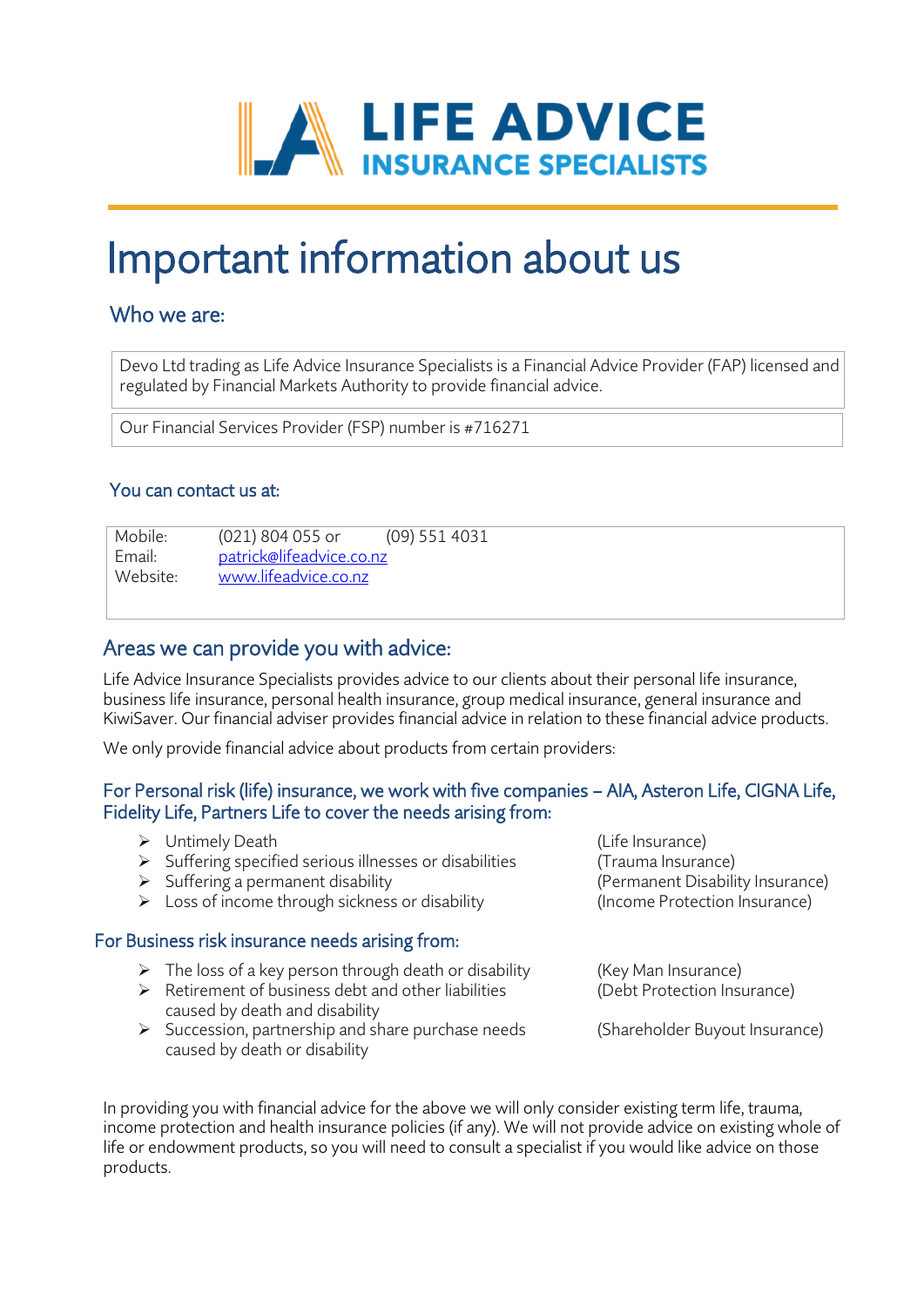#### For Personal Health insurance, we work with three providers – AIA, Partners Life & NIB

➢ Needing timely hospital or specialist treatment (Health Insurance)

#### For Business (workplace group schemes) Health insurance, we work with two providers – NIB & Accuro

➢ Staff needing timely hospital or specialist treatment (Health Insurance)

#### For KiwiSaver, we work with one provider – Generate

- ➢ We can help you understand the risks and rewards of KiwiSaver. (KiwiSaver Scheme)
- ➢ We can also show you how to use a risk profile tool
- ➢ Become a member or how to transfer between KiwiSaver schemes.
- $\triangleright$  We will not provide recommendations or opinions on financial products issued by other providers.

#### For Fire & General (Domestic) Insurance, our services are limited to the following providers:

➢ Stylecover, provided by a division of Aon (Aon New Zealand) Administration of this insurance and claims handling services are managed by Stylecover.

#### We can cover the below product categories.

- ➢ House
- ➢ Contents
- ➢ Vehicles
- ➢ Motorcycle, Trailers and Pleasure craft insurance
- ➢ Travel Insurance

## How we work – Life Insurance

- ➢Agree on areas of advice requirements Establish other terms of ourengagement. (Scope of Service and Engagement)
- ➢Get to know you and gather all necessary facts of your situation Identify your specific needs and objectives. (Needs analysis & Fact Find)
- ➢Analyse and research your circumstances Develop strategies to meet your needs and objectives.
- ➢Present recommendations Implement any agreed recommendations.
- ➢Prepare a written report for you (Statement of Advice).
- ➢Monitor the implementation and review these strategies and actions on a regularbasis.
- ➢Provide assistance during claim times

## How we work – Fire & General (Domestic) Insurance

- ➢ Work with you to determine what risks you wish to cover
- ➢ Provide quotes based on the levels of cover you wish to put in place.
- $\triangleright$  Determine whether there are any particular risks you have that need to be specified during the application process.

## How we work – ACC cover for self-employed persons

- ➢ Work with you to determine what level of risk you wish to cover
- $\triangleright$  Provide estimates based on the levels of cover you wish to put in place with ACC
- ➢ Determine what level of cover you need with private insurance to get the right levels of disability cover to suit your needs
- ➢ Assess any risk with reducing ACC cover and discuss top ups of life cover for any dependents
- ➢ Discuss the benefits of ACC CPX cover and help with implementation and ongoing support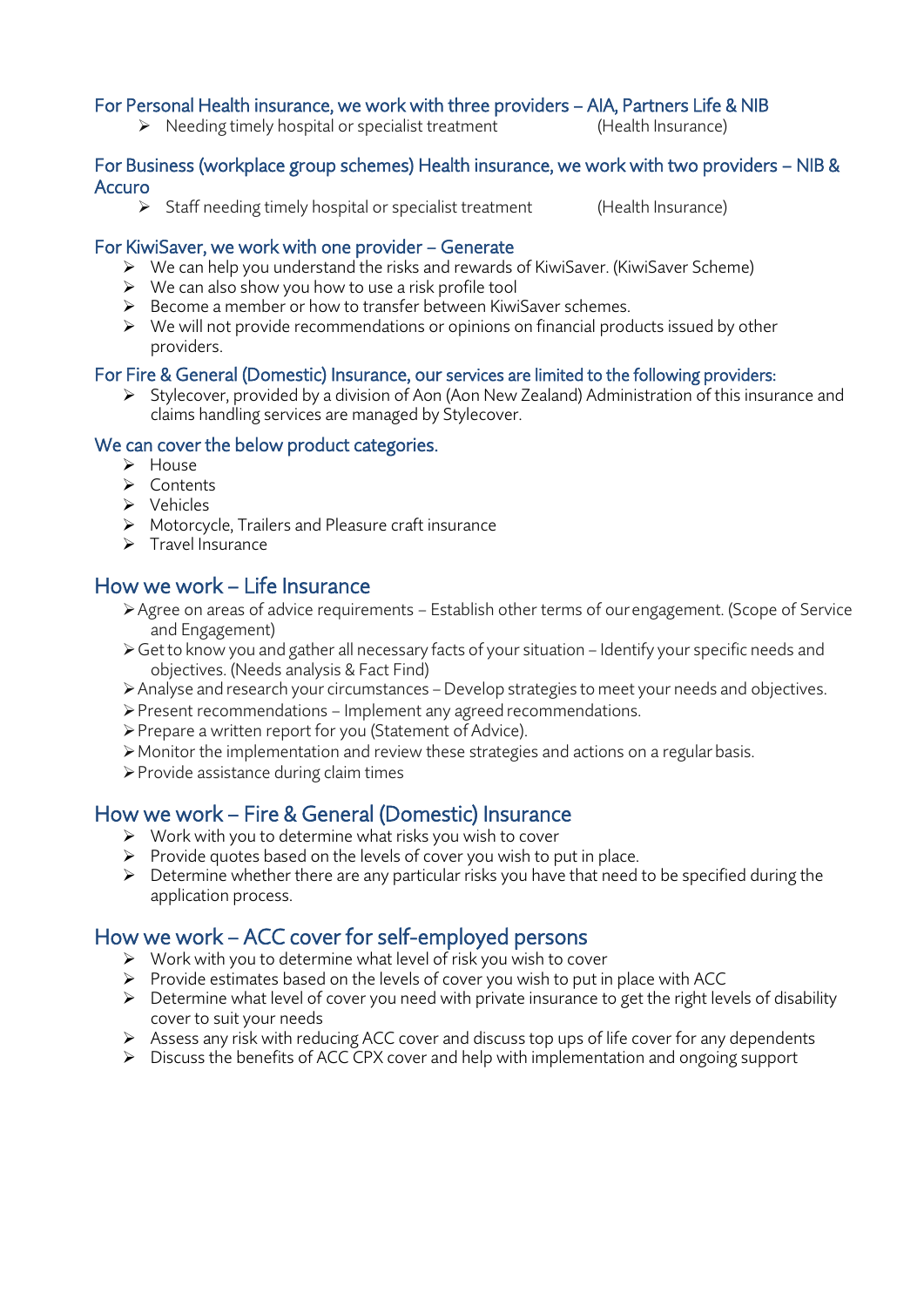# Our duties and obligations to you

We have duties and obligations under the financial markets conduct Act 2013 relating to the way we give advice. We are required to:

- $\triangleright$  Ensure you understand the nature and scope of service you asked for:
- ➢ Provide a service and advice that is relevant to the scope of service and suitable to your circumstances and needs
- ➢ Listen to your needs concerns preferences and to treat you fairly and with respect
- $\triangleright$  Act with integrity and give priority to your interests and give advice not influenced by my own interest's, exercise care diligence and skill in providing you with advice
- ➢ Make the necessary standards of competence knowledge and skill to provide you with the advice requested
- ➢ Show you understand the advice and recommendations and any associated risks and keep you informed along the way and communicate in a timely clear and effective manner

This is only a summary of the duties that we have. More information is available by visiting the financial markets authority website at https://www.fma.govt.nz/compliance/role/financial-adviceprovider/#dapDuties

# How we get paid

Devo Ltd trading as Life Advice Insurance Specialists Ltd is paid in the form of commission for:

- $\triangleright$  Life and health insurance providers pay us an upfront commission through which we place business. The amount of commission is based on the premium you pay.
- ➢ General insurance providers through which we place business. In place of an upfront fee, we are paid in the form of ongoing commission.
- ➢ KiwiSaver providers through which we place business. We receive an upfront fee and we are also paid an ongoing fee based on the value of the KiwiSaver scheme.
- ➢ For ACC cover plus extra advice I charge a one-off fee based on time spent providing and implementing this advice. If life/disability insurance has been taken up with me and is put in force, I will waive the setup fee. Any other administration fees will be charged on agreement when acting on your behalf

More specific commission details will be provided at the time our advice is given.

Life Advice may make payments to those who refer clients to our adviser(s). Such payments are made solely at its discretion and are in no way detrimental to its clients. Life Advice may receive referral fees by referring you to specialist providers for general insurance companies, general insurance brokers, mortgage brokers and other specialists from time to time.

# Cancellation Fees

If you purchase a life or health insurance product through us and cancel it within 24 months and the product provider requires us to pay back the commission we received, then we will reserve the right to charge your cancellation fee equivalent to a reasonable value of the work we have performed and providing that advice. An indication of such a cancellation fee amount will be advised at the time our advice is provided to you.

We will not charge you a cancellation fee for KiwiSaver or General insurance products.